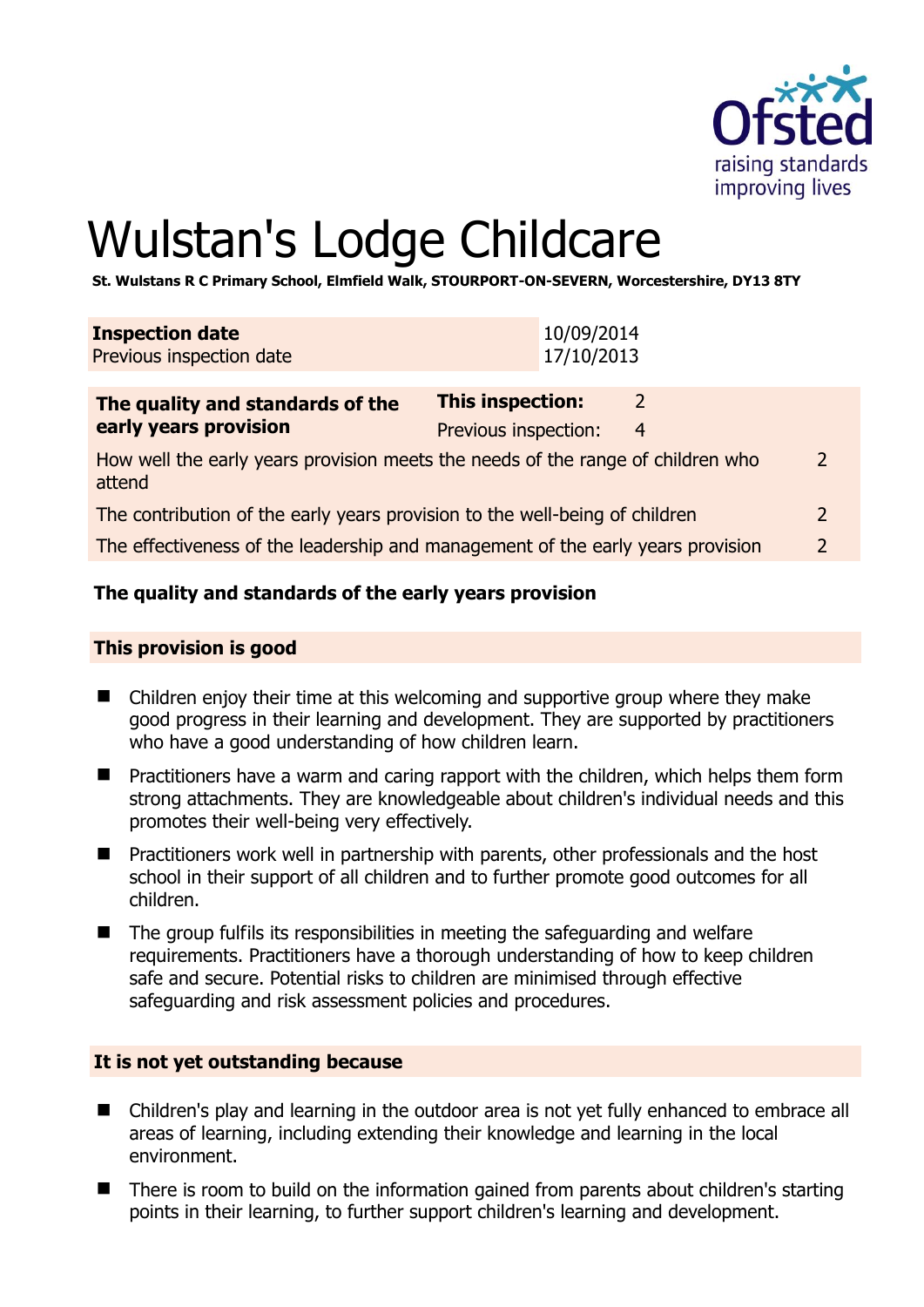#### **Information about this inspection**

Inspections of registered early years provision are:

- $\bullet$  scheduled at least once in every inspection cycle the current cycle ends on 31 July 2016
- scheduled more frequently where Ofsted identifies a need to do so, for example where provision was previously judged inadequate
- **•** brought forward in the inspection cycle where Ofsted has received information that suggests the provision may not be meeting the legal requirements of the Early Years Foundation Stage or where assessment of the provision identifies a need for early inspection
- **•** prioritised where we have received information that the provision is not meeting the requirements of the Early Years Foundation Stage and which suggests children may not be safe
- scheduled at the completion of an investigation into failure to comply with the requirements of the Early Years Foundation Stage.

The provision is also registered on the voluntary and compulsory parts of the Childcare Register. This report includes a judgment about compliance with the requirements of that register.

#### **Inspection activities**

- The inspector observed activities indoors and outside.
- $\blacksquare$ The inspector talked to practitioners and children, and held a meeting with the manager and the provider.
- $\blacksquare$ The inspector sampled a range of documentation, including children's assessment records and planning documentation.

The inspector checked evidence of suitability and qualifications of practitioners

- $\blacksquare$ working with the children, and looked at a range of policies, procedures and risk assessment documents.
- The inspector took account of the views of parents and carers spoken to on the day.

#### **Inspector**  Jacqueline Nation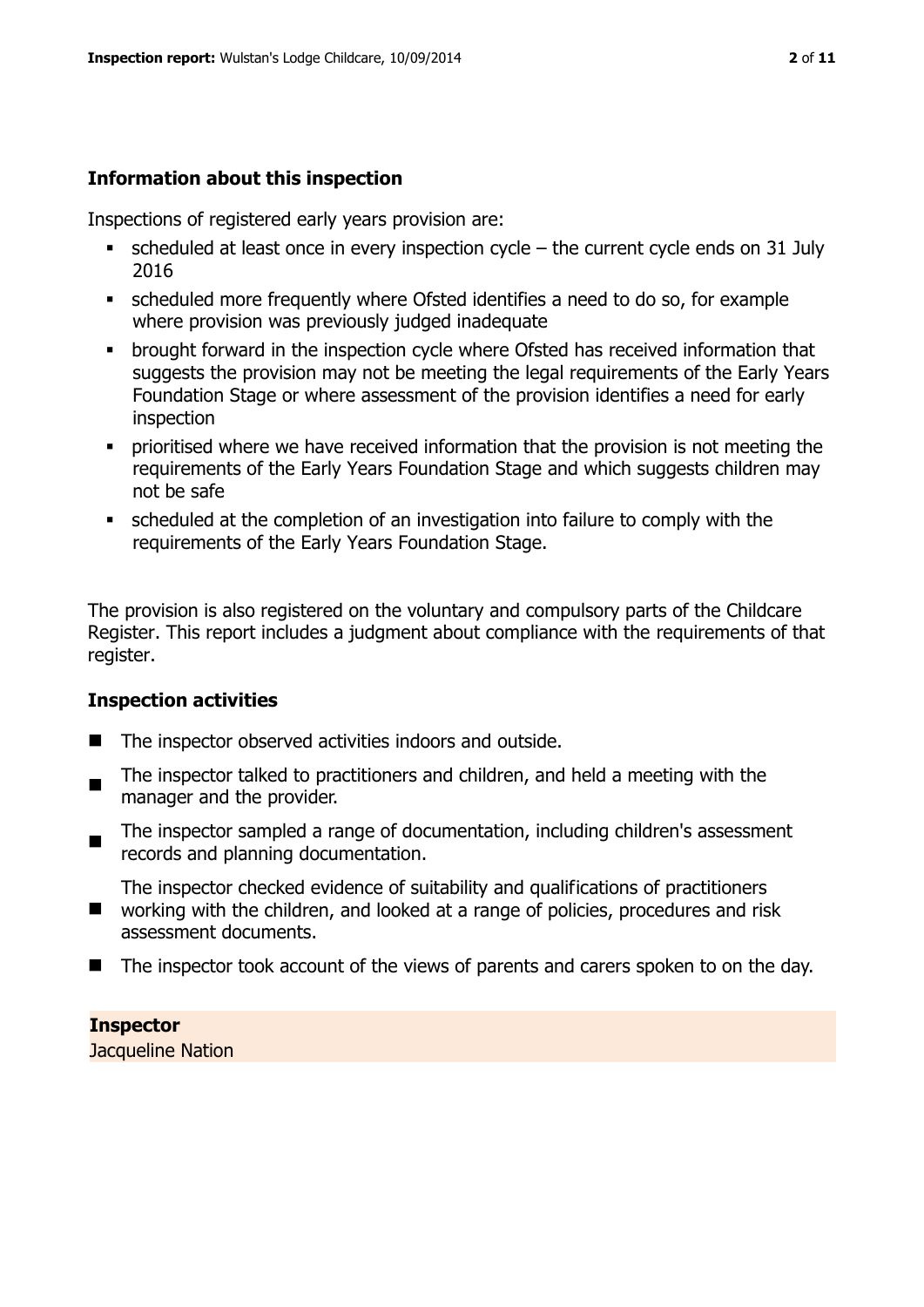# **Full report**

### **Information about the setting**

Wulstan's Lodge Childcare was registered in 2004 on the Early Years Register and compulsory and voluntary parts of the Childcare Register. The group is managed by a committee. It operates from self-contained premises in the grounds of St Wulstan's Roman Catholic Primary School in Stourport-on-Severn. The setting is open Monday to Friday, during school term times, from 7.30am until 6pm. It also offers care to children before and after school from 8am until 8.45am and 3.15pm until 6pm. In addition, a holiday club is available, subject to interest from parents. Children are able to attend for a variety of sessions. There are currently 43 children on roll, 24 of whom are within the early years age range. The setting provides funded early education for two-, three- and four-year-olds. It supports children with special educational needs and/or disabilities and children who speak English as an additional language. The setting employs seven members of childcare staff. Of these, three hold early years qualifications at levels 3 to 6. The setting receives support from the host school and the local authority.

#### **What the setting needs to do to improve further**

#### **To further improve the quality of the early years provision the provider should:**

- maximise opportunities for children to extend their play and learning in the outdoor area, and take part in play that embraces all aspects of learning, including their knowledge of the local area
- extend the range of information gained from parents about children's starting points on entry to the setting, to further support children's learning and development.

#### **Inspection judgements**

#### **How well the early years provision meets the needs of the range of children who attend**

Practitioners have a good knowledge and understanding of the Early Years Foundation Stage and how to promote children's learning and development. The quality of teaching and learning is good. Practitioners are knowledgeable about the way children learn though play and they provide positive learning experiences for children that cover all areas of learning. Practitioners model play well by showing children how to use equipment and guide them when necessary to support their learning. Practitioners are skilful in the way in which they use adult-led and child-initiated activities to question and challenge children's thinking. During play they ask children open-ended questions, such as 'can you remember?' and 'what does it feel like?' Children settle in quickly and become absorbed in activities led by practitioners and those they choose themselves. For example, children enjoy mixing paints and respond confidently to practitioners' questions about their facial features as they paint their own portraits. Children respond with enthusiasm to all the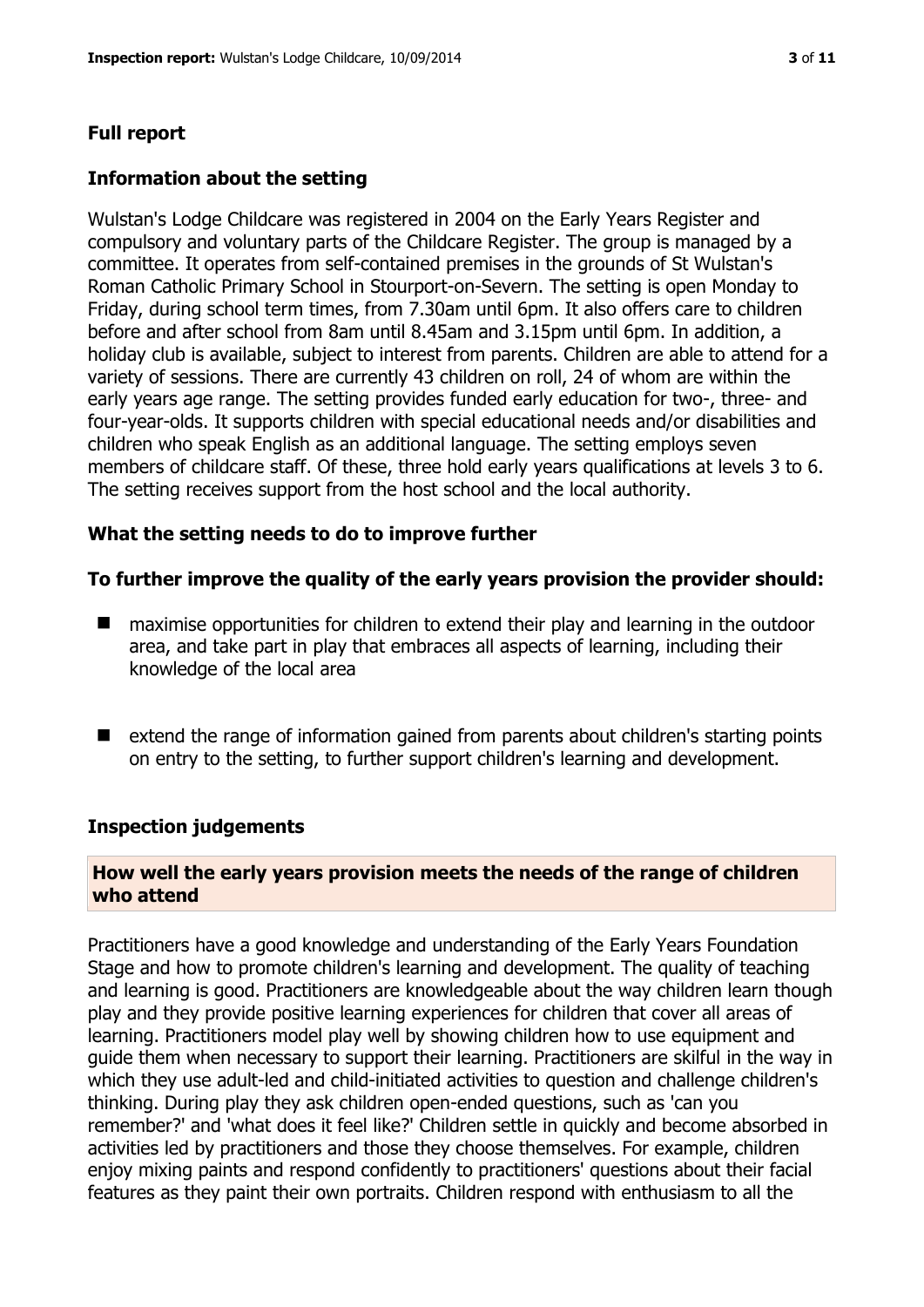activities on offer and particularly enjoy exploring and examining objects in the science area, such as shells, a coconut and pine cones. They use a magnifying glass to make 'things look big' and they are excited when they find a 'little spider' while digging outside. There is room to strengthen aspects of the outdoor environment to further enhance children's already good learning. For example, by enriching opportunities for children to extend their play and learning by taking part in play that embraces all aspects of learning, including developing their knowledge of the local area.

Planning, observation and assessment work well to support children's progress and attainment. Good use of observations and practitioners' secure knowledge of children's next steps in their learning ensure that every opportunity is made to support children's good progress across all areas of learning. Practitioners include children's ideas and interests in future plans, and this helps motivate them to learn. Parents are well informed about children's activities and progress through daily communication books and regular parent consultations. Parents are encouraged to become involved in their child's learning at home and have frequent opportunities to look through their child's learning journey record. Practitioners gather a wide range of information from parents to gain an understanding about children's individual needs and interests. However, they do not fully engage with parents during the admission stage about the skills and abilities children have, to help staff form a baseline assessment of development and inform their future planning.

Children's communication and language skills are fostered well and new vocabulary is introduced as children play. There are good opportunities for children to develop a love of books, which they access independently. Children enjoy taking part in an engaging singing session where they keenly use a range of musical instruments and sing their favourite action songs. Children have good opportunities to make marks, recognise and write their name and learn about letters and sounds to foster their literacy skills. Children's mathematical development is progressing well and during activities they confidently count, recognise numbers and talk about colours. Practitioners help children to begin to understand mathematical concepts as children fill and empty containers with rice, for example, they talk to children about 'big', 'small', 'full' and 'empty'. This helps children to learn about volume and capacity. Children develop their knowledge of technology using a wide range of resources including interactive toys, a computer and interactive white board. Practitioners demonstrate a clear understanding of how to help children achieve well and develop the characteristics of effective early learners. They make sure that children are ready for the next stages in their learning and are effectively supported in their move to school.

#### **The contribution of the early years provision to the well-being of children**

Children's well-being is promoted successfully. They enjoy their time at this welcoming and supportive group where they can learn, explore and develop safely. Practitioners develop warm and caring relationships with the children in their care. Very good attention is given to settling in new children by talking to them and guiding them through the daily routines. The key-person system works well and children are given time to develop relationships with practitioners when they first start, to see who they naturally seek out for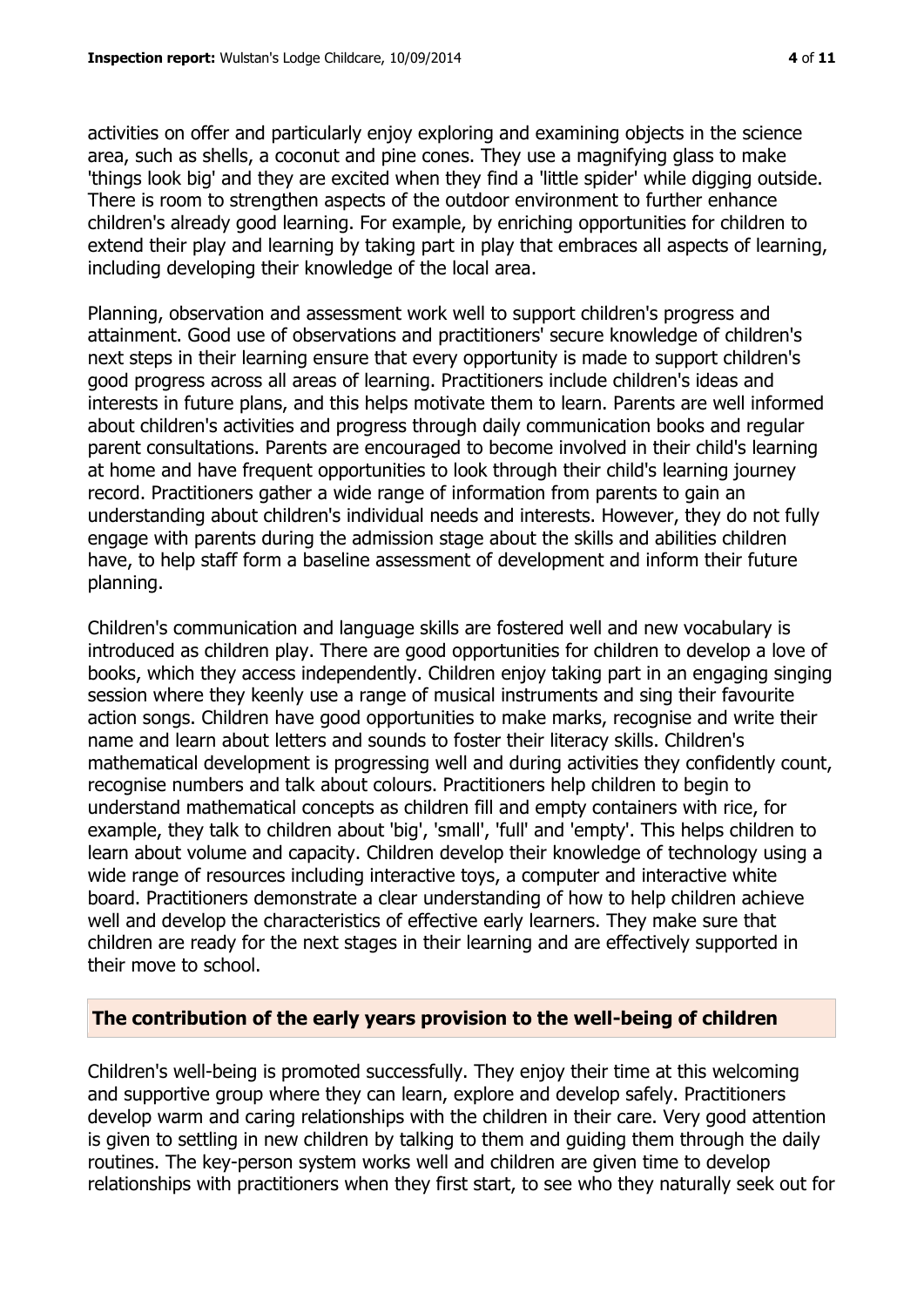reassurance. This supports each child's smooth transition into the group and ensures their social and emotional well-being is fostered successfully. Practitioners work closely with parents during the admission phase and keep them fully informed about their children's care and well-being. They spend time finding out about children's individual needs and parents' preferences to make sure children's needs are fully met. Practitioners speak calmly to children and give them frequent praise and reassurance to help build their confidence and develop a sense of belonging. This also helps to foster children's social and emotional well-being.

Safety within the group is given good consideration and effective steps are taken to minimise risks to children. For example, the premises are secure, practitioners are well deployed, and they are vigilant and supervise the children well. This ensures children remain safe and secure. Resources are set out attractively to engage and stimulate children's play and learning. Children have time to play at their own pace, explore freely and make choices about their play and learning. Children thoroughly enjoy playing outside where they learn to develop positive attitudes to the importance of being in the fresh air and exercise as part of a healthy lifestyle. They also benefit from being able to move freely between the indoor and outdoor play space and take part in activities in other parts of the school grounds, which helps further promote their confidence and skills. Children's health and well-being are protected as practitioners support children well in learning how to manage their own personal care. They are encouraged to be independent and develop self-help skills during snack time and by putting their own coats on to play outside. Children learn about keeping themselves safe, use space and equipment appropriately and evacuate the premises in the event of an emergency. Children's specific health, dietary needs and allergies are documented in detail and understood by practitioners. This ensures their well-being is assured. Children's personal, social and emotional development is fostered well. They are confident and their behaviour is very good. Children develop kind and caring behaviours, for example, they hold hands and talk about being friends. Practitioners provide very positive role models and speak to the children respectfully. They help children to understand the rules for being together and encourage good manners, sharing and consideration of others. Children develop an awareness of responsibility within the group as they help to tidy away toys. They receive positive support and praise for their achievements. This helps to motivate children in their learning and boosts their confidence.

Inclusive practice is successful as the management and practitioner team make sure all families and children are respected and valued equally. Strategies are in place to support children who speak English as an additional language, to ensure they progress well given their starting points. Practitioners work with parents to see how they can support children, and they use picture cards to help children during daily routines and activities. Partnership working with other agencies is successful, together with support from the school to provide advice and support for children with special educational needs and/or disabilities. This ensures timely intervention for children who may need additional support. Very good links with the host school help children become familiar with the school site and many aspects of school life. Children are developing good skills to effectively support them in their future learning. They use their imagination well, develop independence and are happy and enjoy what they are doing. Their all-round development is fostered successfully to help them confidently embrace their move to school.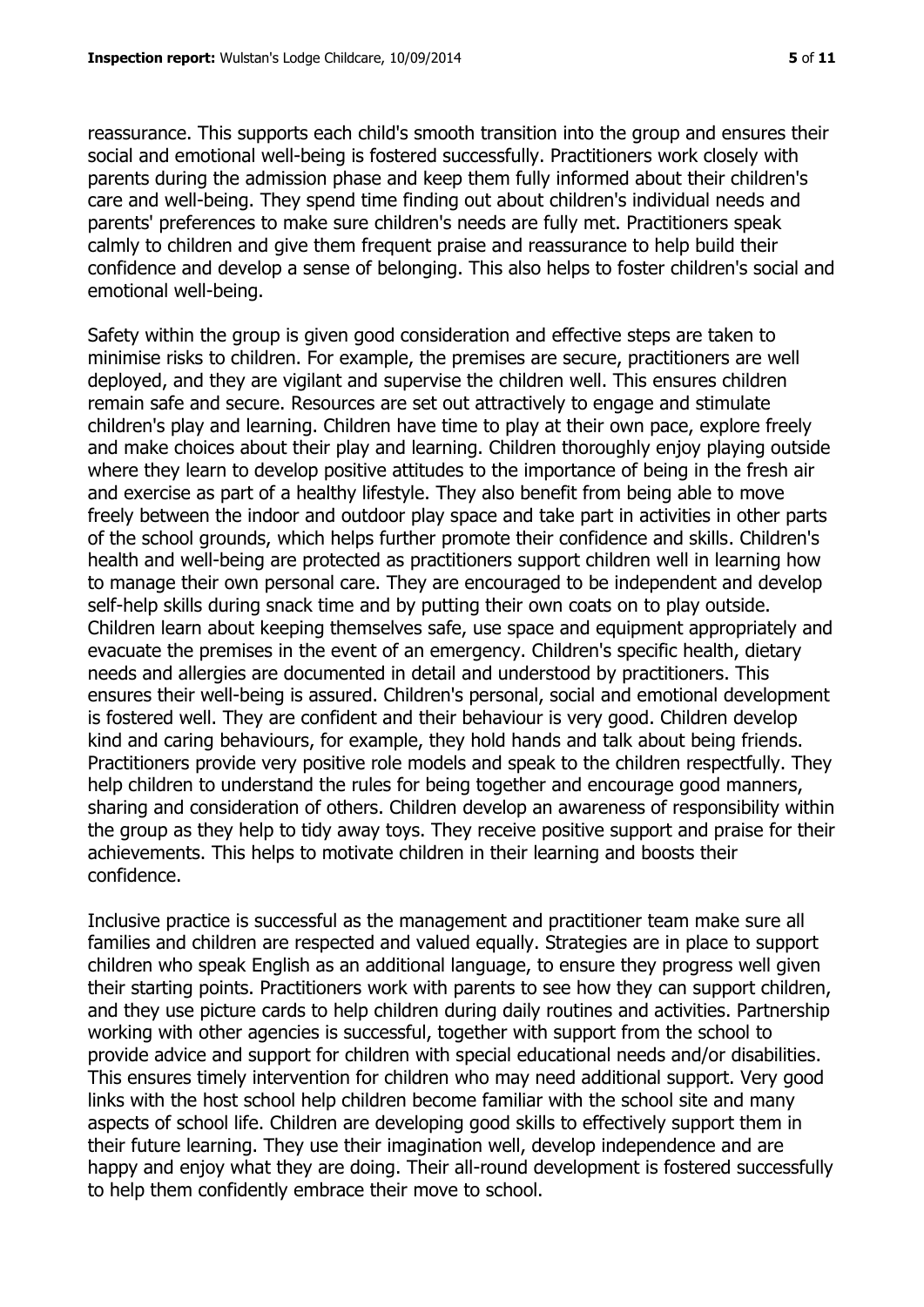#### **The effectiveness of the leadership and management of the early years provision**

Leadership and management are good. Since the last inspection the nominated individual, committee, manager and practitioner team have worked effectively together to place a strong focus on quality improvement to help the group move forward. Actions from the last inspection have been implemented successfully. The committee have improved their understanding of the requirements and procedures to follow regarding notifications. They have also strengthened their role in monitoring and evaluating the effectiveness of the group to sustain and drive forward improvement. Practitioner deployment has been reviewed to ensure the qualifications and first-aid requirements are met at every session. This is monitored effectively to ensure children's needs are met and their well-being is assured. The nominated individual and practitioner team are confident about their role in safeguarding children and have undertaken training to develop their knowledge in this aspect of practice. They demonstrate a good understanding of the procedures regarding allegations of abuse and reporting child protection concerns. All of the required documents are in place for the safe and efficient management of the provision. The management team are clear about the retention timescales and availability of documentation, and records maintained effectively and stored to ensure confidentiality.

Robust systems are in place for the recruitment and selection of practitioners to ensure their suitability by undertaking references and obtaining a Disclosure and Barring Service check. Practitioners' ongoing suitability is supported through effective induction, supervision and appraisals. All the required checks are in place for committee members to confirm they are suitable. The planning and assessment systems have been reviewed to make sure the information gained from observations is used effectively to plan children's next steps in learning based on their interests and ideas. Practitioners use their knowledge gained from training to assess how well the learning environment meets the needs of the two-year-olds in the group. They have considered the range of toys and equipment available, accessibility and the daily routine in order to enhance children's interest and participation. This is working well and ensures that all children make good progress and activities and experiences are shaped to meet children's individual learning and development needs.

Comprehensive risk assessments cover all aspects of the premises, and access to the premises is closely monitored. Practitioners are vigilant about arrival and collection procedures and good security precautions contribute towards children's safety. Management systems run smoothly, with good systems in place for supervision, appraisals and identification of training needs. Good arrangements are in place regarding the programme for professional development, and this has a positive impact on the group and on improving children's learning and development. Practitioners are professional, caring, enthusiastic and committed to their roles, and they have developed positive partnerships with parents. Successful information sharing and partnership working with other providers and outside agencies ensure children's needs are identified and well met to help them make good progress. Strong links with the host school ensure a smooth transition for children. The manager and practitioner team place great value in ensuring that parents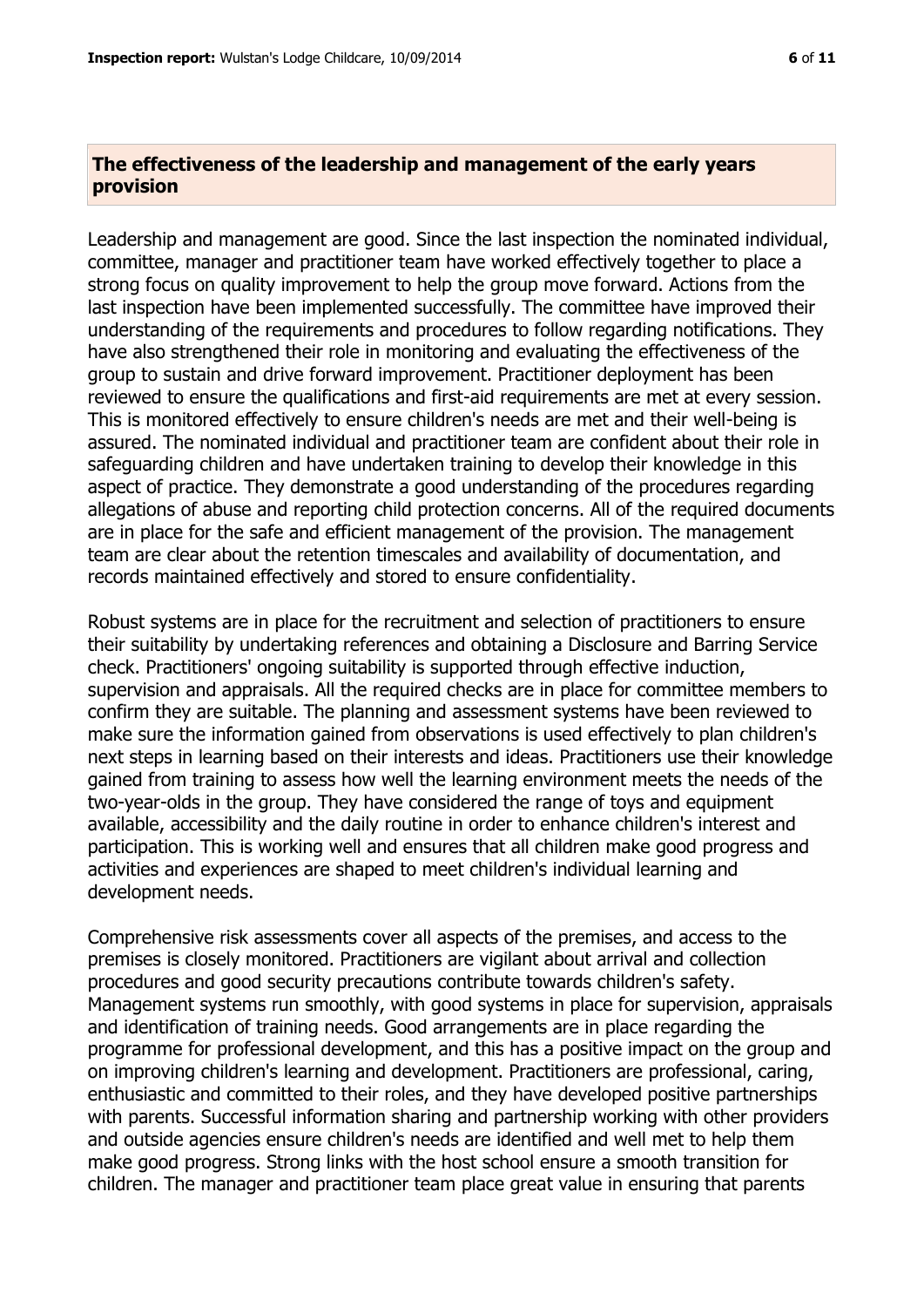develop a sense of belonging to the group and have a say in the care and well-being of their children. Parents are provided with a wide range of information to ensure they are well informed about how the provision operates and they are kept up to date about their child's progress, achievements and daily experiences through their communication book. Parents speak very positively about the provision and say their children are really happy and excited about coming to nursery. They particularly like the daily communication book and how well practitioners support children's language and communication skills. Parents find practitioners very welcoming and say they are delighted with the nursery and the progress their children make. Future plans are focused and well targeted, and include the views of parents and children. Overall, the manager and practitioner team create an environment that is very welcoming and supportive, where children enjoy their learning, grow in confidence and develop the underpinning skills needed for their future success.

#### **The Childcare Register**

| The requirements for the compulsory part of the Childcare Register are | <b>Met</b> |
|------------------------------------------------------------------------|------------|
| The requirements for the voluntary part of the Childcare Register are  | <b>Met</b> |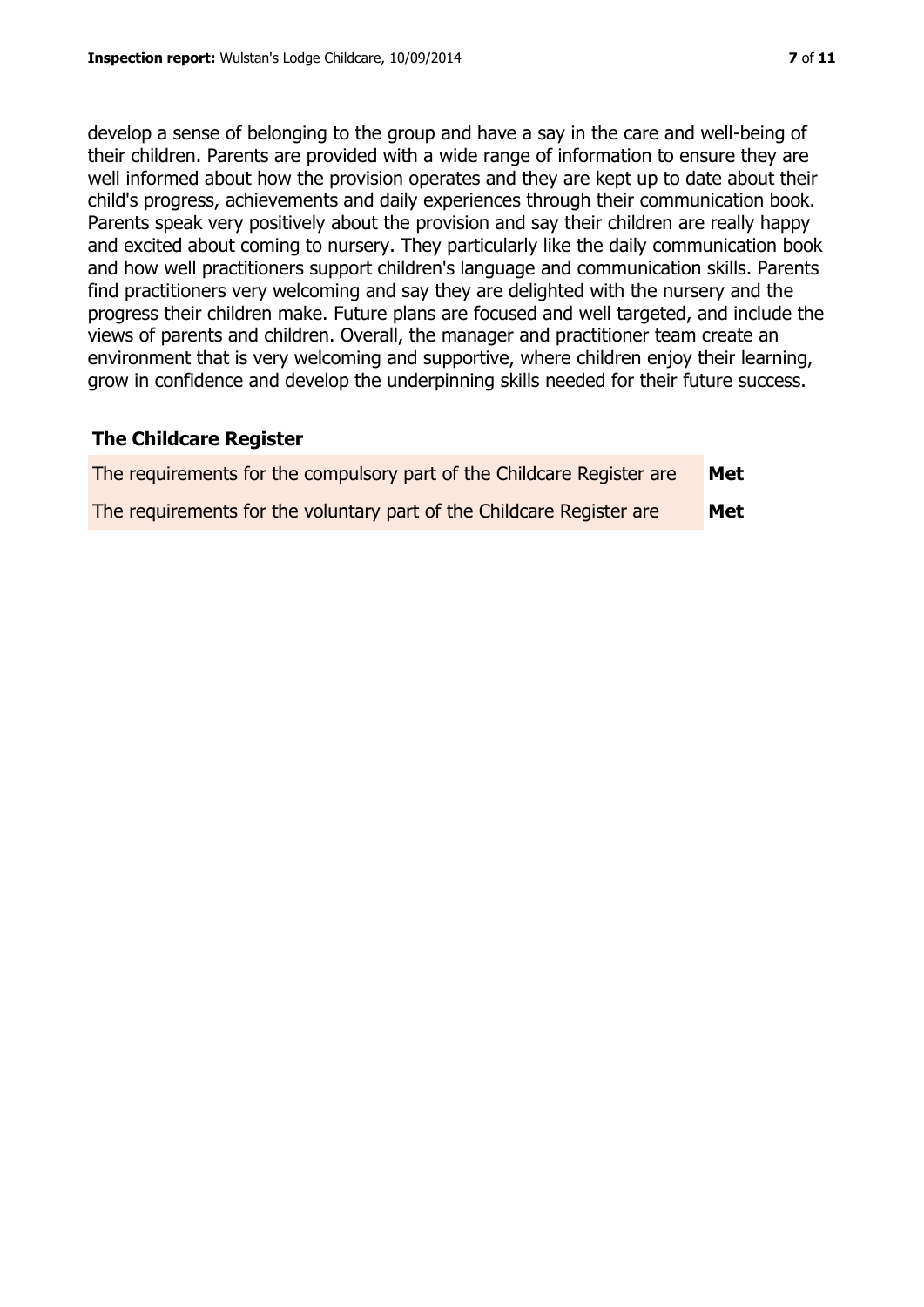# **What inspection judgements mean**

# **Registered early years provision**

| <b>Grade</b> | <b>Judgement</b>               | <b>Description</b>                                                                                                                                                                                                                                                                                                                                                                                |
|--------------|--------------------------------|---------------------------------------------------------------------------------------------------------------------------------------------------------------------------------------------------------------------------------------------------------------------------------------------------------------------------------------------------------------------------------------------------|
| Grade 1      | Outstanding                    | Outstanding provision is highly effective in meeting the needs<br>of all children exceptionally well. This ensures that children are<br>very well prepared for the next stage of their learning.                                                                                                                                                                                                  |
| Grade 2      | Good                           | Good provision is effective in delivering provision that meets<br>the needs of all children well. This ensures children are ready<br>for the next stage of their learning.                                                                                                                                                                                                                        |
| Grade 3      | <b>Requires</b><br>improvement | The provision is not giving children a good standard of early<br>years education and/or there are minor breaches of the<br>safeguarding and welfare requirements of the Early Years<br>Foundation Stage. We re-inspect nurseries and pre-schools<br>judged as requires improvement within 12 months of the date<br>of inspection.                                                                 |
| Grade 4      | Inadequate                     | Provision that is inadequate requires significant improvement<br>and/or enforcement action. The provision is failing to give<br>children an acceptable standard of early years education and/or<br>is not meeting the safeguarding and welfare requirements of<br>the Early Years Foundation Stage. It will be monitored and<br>inspected again within six months of the date of this inspection. |
| Met          |                                | There were no children present at the time of the inspection.<br>The inspection judgement is that the provider continues to<br>meet the requirements for registration.                                                                                                                                                                                                                            |
| Not met      |                                | There were no children present at the time of the inspection.<br>The inspection judgement is that the provider does not meet<br>the requirements for registration.                                                                                                                                                                                                                                |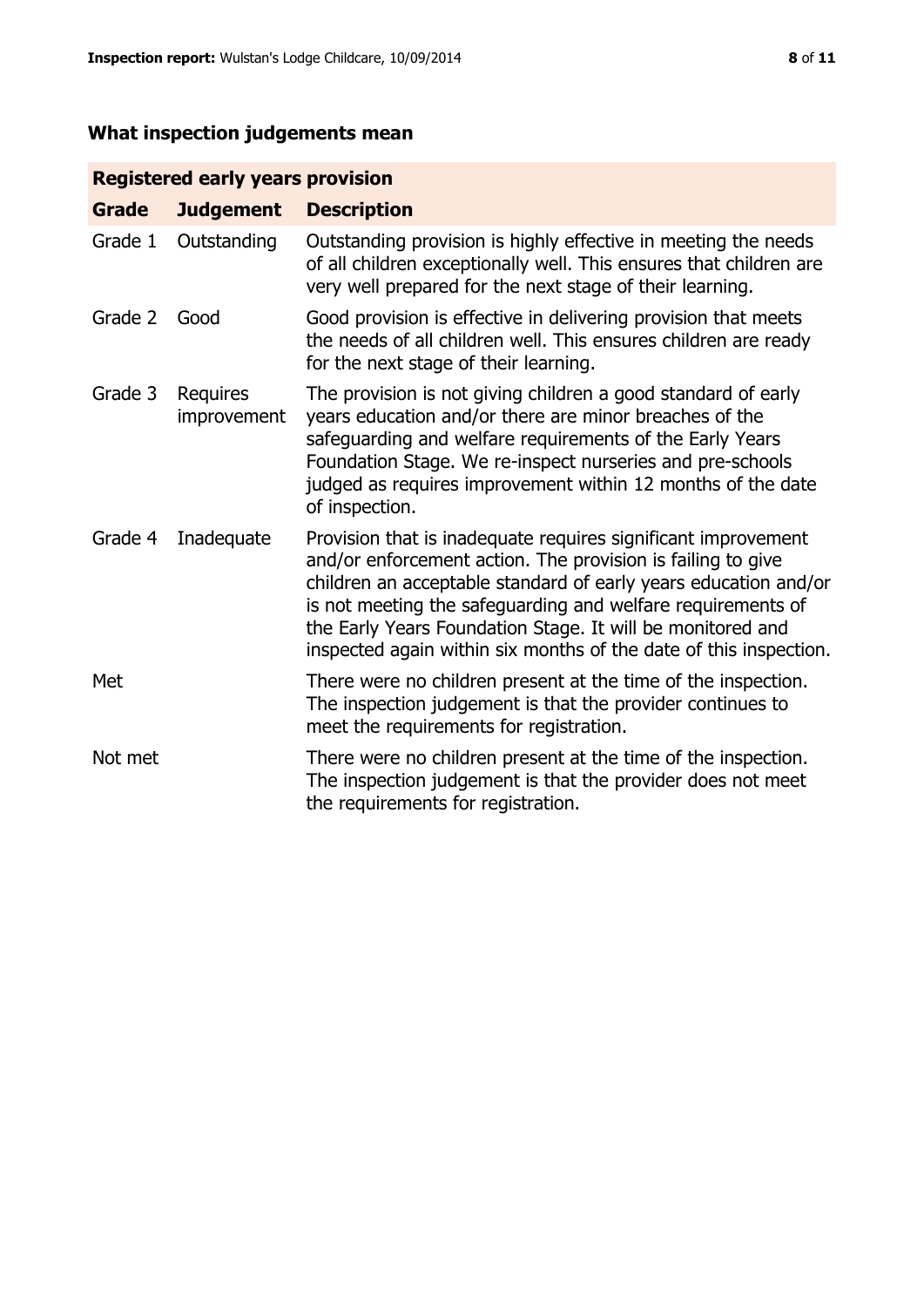#### **Inspection**

This inspection was carried out by Ofsted under sections 49 and 50 of the Childcare Act 2006 on the quality and standards of provision that is registered on the Early Years Register. The registered person must ensure that this provision complies with the statutory framework for children's learning, development and care, known as the Early Years Foundation Stage.

# **Setting details**

| Unique reference number       | EY291703                                               |
|-------------------------------|--------------------------------------------------------|
| <b>Local authority</b>        | Worcestershire                                         |
| <b>Inspection number</b>      | 963205                                                 |
| <b>Type of provision</b>      |                                                        |
| <b>Registration category</b>  | Childcare - Non-Domestic                               |
| Age range of children         | $0 - 17$                                               |
| <b>Total number of places</b> | 30                                                     |
| Number of children on roll    | 43                                                     |
| <b>Name of provider</b>       | St Wulstan's Child Care Group (Stourport)<br>Committee |
| Date of previous inspection   | 17/10/2013                                             |
| <b>Telephone number</b>       | 01299 829032                                           |

Any complaints about the inspection or the report should be made following the procedures set out in the quidance *'Complaints procedure: raising concerns and making complaints* about Ofsted', which is available from Ofsted's website: www.ofsted.gov.uk. If you would like Ofsted to send you a copy of the guidance, please telephone 0300 123 4234, or email enquiries@ofsted.gov.uk.

# **Type of provision**

For the purposes of this inspection the following definitions apply:

Full-time provision is that which operates for more than three hours. These are usually known as nurseries, nursery schools and pre-schools and must deliver the Early Years Foundation Stage. They are registered on the Early Years Register and pay the higher fee for registration.

Sessional provision operates for more than two hours but does not exceed three hours in any one day. These are usually known as pre-schools, kindergartens or nursery schools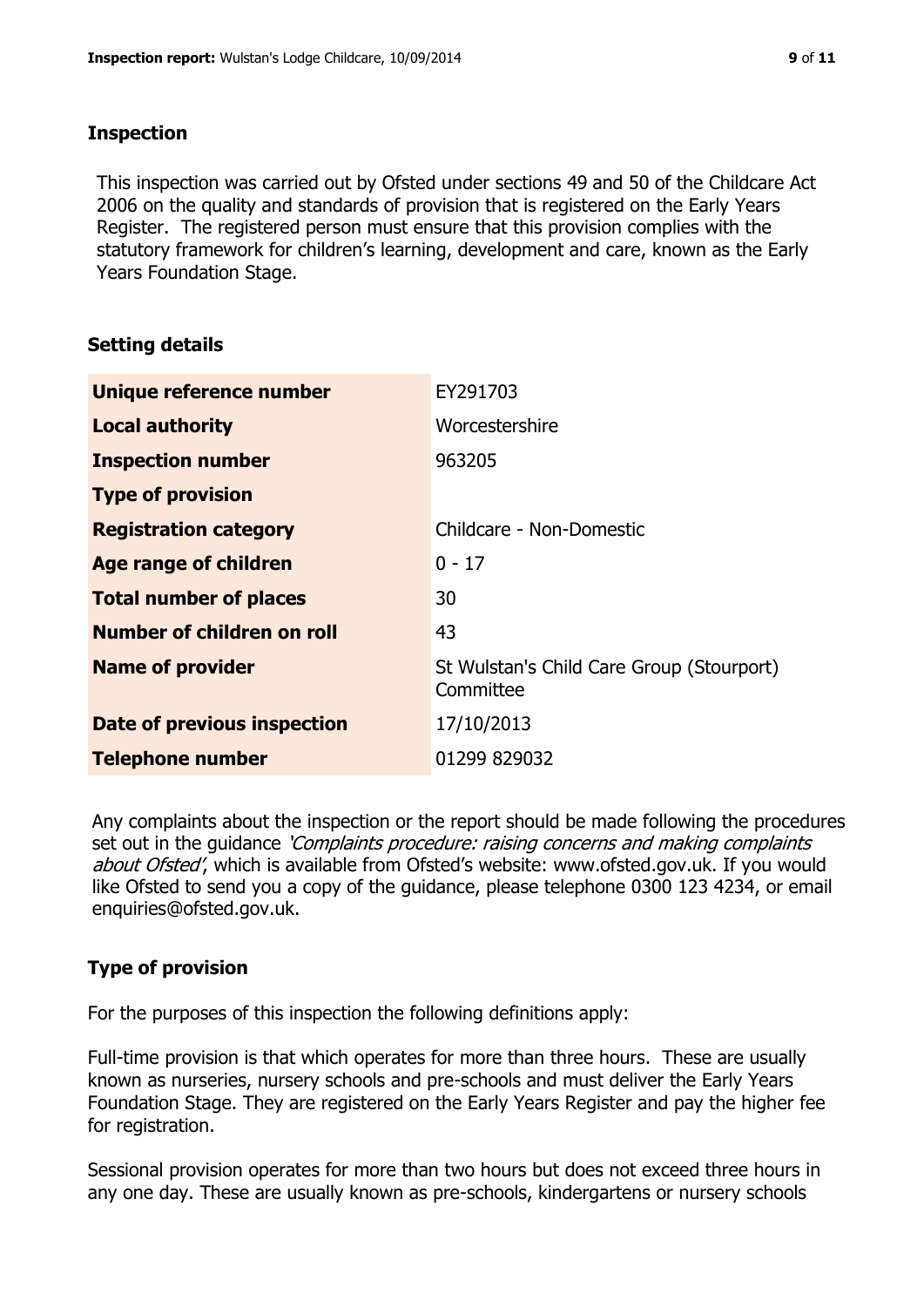and must deliver the Early Years Foundation Stage. They are registered on the Early Years Register and pay the lower fee for registration.

Childminders care for one or more children where individual children attend for a period of more than two hours in any one day. They operate from domestic premises, which are usually the childminder's own home. They are registered on the Early Years Register and must deliver the Early Years Foundation Stage.

Out of school provision may be sessional or full-time provision and is delivered before or after school and/or in the summer holidays. They are registered on the Early Years Register and must deliver the Early Years Foundation Stage. Where children receive their Early Years Foundation Stage in school these providers do not have to deliver the learning and development requirements in full but should complement the experiences children receive in school.